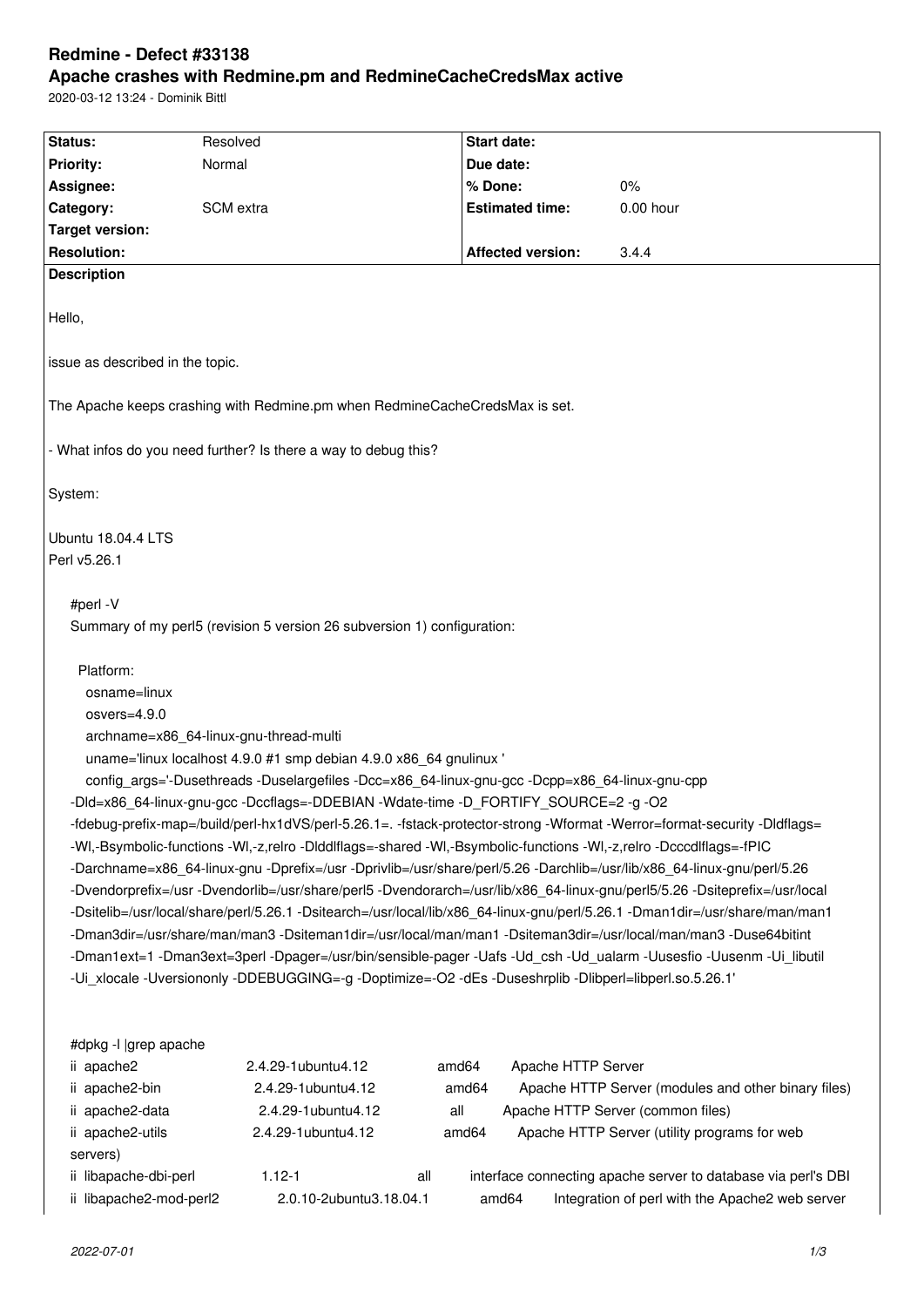| rc libapache2-mod-shib2   | $2.6.1 + df$ sq $1 - 2$ |     | amd64             | Federated web single sign-on system (Apache            |
|---------------------------|-------------------------|-----|-------------------|--------------------------------------------------------|
| module)                   |                         |     |                   |                                                        |
| ii libapache2-mod-svn     | $1.9.7 - 4$ ubuntu1     |     | amd <sub>64</sub> | Apache Subversion server modules for Apache httpd      |
| ii libapache2-reload-perl | $0.13 - 1$              | all |                   | module for reloading Perl modules when changed on disk |

vhost:

 [...] <IfModule dav\_svn\_module> PerlLoadModule Apache::Redmine SVNCompressionLevel 0 <Location /repos/> DAV svn SVNParentPath /var/opt/apache/XXX/subversion/ SVNListParentPath on SVNIndexXSLT "/repos-web/view/repos.xsl" SVNPathAuthz off SVNAllowBulkUpdates Prefer SVNCacheRevProps on PerlAccessHandler Apache::Authn::Redmine::access\_handler PerlAuthenHandler Apache::Authn::Redmine::authen\_handler AuthType Basic AuthName "Redmine SVN Repository" AuthUserFile /dev/null Require all denied Require all denied <RequireAny> <RequireAny> Require valid-user </RequireAny> <RequireAll> Require method GET PROPFIND OPTIONS REPORT HEAD POST <RequireAny> Require ip XXXX Require env AllowIP </RequireAny> </RequireAll> </RequireAny> #limit max size to 400MB LimitRequestBody 424288000 LimitXMLRequestBody 8000000 ## for mysql

RedmineDSN "DBI:mysql:database=XXX;host=XXX;port=XXXX"